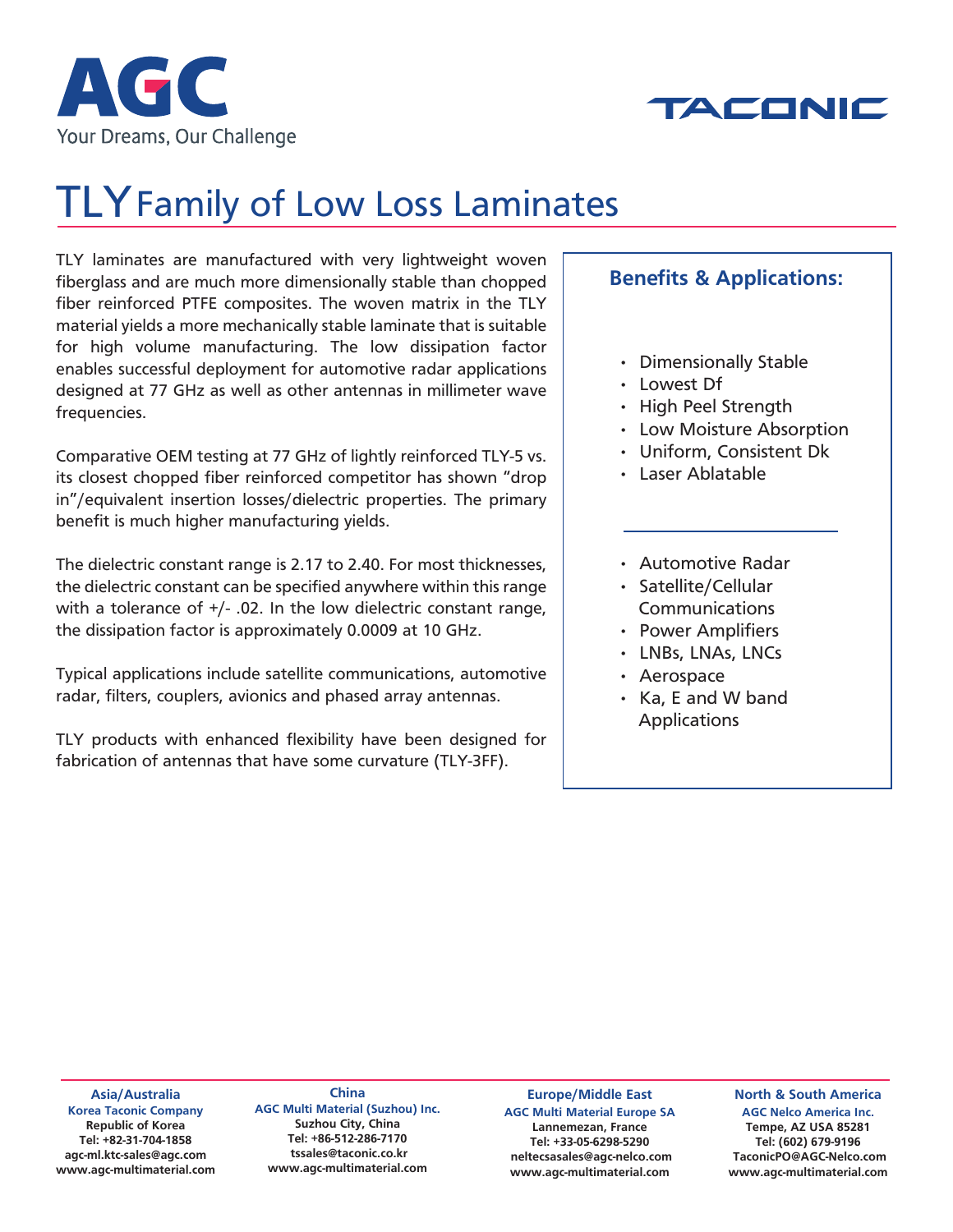

#### Flexible Laminates

TLY-3FF is a new highly flexible laminate designed for applications that require laminates with some bend radius. TLY-3FF is much more flexible than standard TLY fiberglass reinforced substrates. The flexibility of TLY-3FF is comparable to chopped fiber reinforced PTFE laminates yet it has a loss tangent that is lower than traditional chopped fiber reinforced laminates.

The fiberglass reinforced TLY-3FF has been engineered to provide the dimensional stability typical of the standard fiberglass reinforced TLY Series yet offers the mechanical flexibility of chopped fiber reinforced laminates.

TLY-3FF has also been designed for improved laser via formation relative to traditional TLY glass reinforced laminates.



The suggestion that chopped fiber reinforced 2.2 laminates is truly random is optimistic and perhaps misleading. Visual observation of a 5 mil chopped fiber 2.2 laminate shows a non homogeneous appearance with dark and light colored areas (Figure A). To determine the uniformity of the chopped fiber reinforcement, X-Ray Fluorescence was used. The chemical composition of fiberglass is dominated by silicon oxide (SiO $_{\rm 2}$ ), followed by CaO<sub>2</sub>, Al<sub>2</sub>O3, MgO and B<sub>2</sub>O<sub>3</sub>. XRF is more sensitive to the heavier elements than carbon or fluorine. For this reason, XRF was used to trace the relative compositions of the heavy Si and Ca in the light and dark regions. The first observation was that the dark and light regions had different densities (surface analysis not shown). The intensity of the scattering is proportional to the concentration of light vs. heavy elements. A more detailed analysis would be necessary to yield quantitative information on the difference in densities between the two regions. It is well known that the Dk of PTFE is dependent on the amount of air that is compressed out of a PTFE composite during high temperature densification. Figure B shows an overlap of the XRF scattering intensities for the light and dark colored regions (subsurface bulk anaylsis). The dark region shows 2.35 times the amount of silicon and 1.34 times the amount of calcium in the dark regions. Silicon oxide (silica) has a Dk of 3.28 and is appreciably higher than the 2.1 Dk of PTFE. The nonuniform distribution of the silicon and calcium suggests that the manufacturing process is prone to producing non homogeneous dielectric materials. It is unknown at this time which material is more homogeneous - chopped fiber or continuous weave reinforced 2.2 Dk PTFE composites. Though it must be stated that the domain sizes of the light and dark regions are very large and visible to the naked eye on the chopped fiber laminate and certainly on par with woven fiberglass PTFE laminates (TLY-5). Truly random chopped fiber reinforced laminates would have equal x, y and z CTE values. The large domain sizes of light and dark colored areas with different Si and Ca concentrations would suggest that there are probably different domains within the laminate of fluctuating CTE values.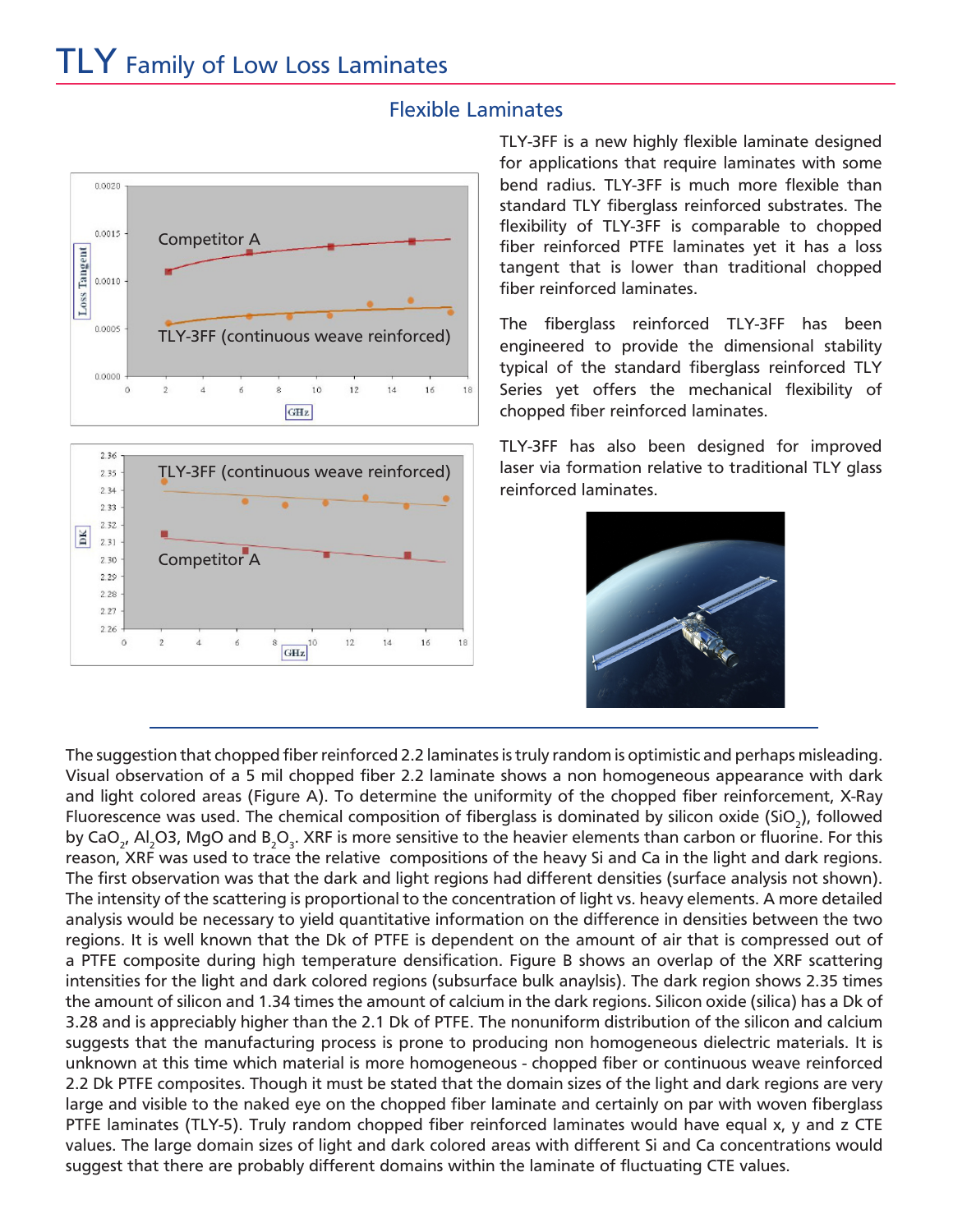| <b>TLY Typical Values</b>          |                                                      |                   |                     |                   |                      |  |  |
|------------------------------------|------------------------------------------------------|-------------------|---------------------|-------------------|----------------------|--|--|
| Property                           | <b>Test Method</b>                                   | Unit              | Value               | Unit              | Value                |  |  |
| Dk @ 10 GHz                        | IPC-650 2.5.5.5                                      |                   | 2.20                |                   | 2.20                 |  |  |
| Df @ 10 GHz                        | IPC-650 2.5.5.5                                      |                   | 0.0009              |                   | 0.0009               |  |  |
| <b>Moisture Absorption</b>         | IPC-650 2.6.2.1                                      | $\frac{0}{0}$     | 0.02                | $\frac{0}{0}$     | 0.02                 |  |  |
| Dielectric Breakdown               | IPC-650 2.5.6                                        | kV                | $>45$               | kV                | $>45$                |  |  |
| Dielectric Strength                | ASTM D149                                            | V/min             | 2,693               | V/mm              | 106,023              |  |  |
| <b>Volume Resistivity</b>          | IPC-650 2.5.17.1<br>(after elevated temp.)           | Mohms/cm          | $10^{10}$           | Mohms/cm          | $10^{10}$            |  |  |
| <b>Volume Resistivity</b>          | IPC-650 2.5.17.1 (after humidity)                    | Mohms/cm          | $10^{10}$           | Mohms/cm          | 10 <sup>9</sup>      |  |  |
| <b>Surface Resistivity</b>         | IPC-650 2.5.17.1<br>(after elevated temp.)           | <b>Mohms</b>      | 10 <sup>8</sup>     | <b>Mohms</b>      | 10 <sup>8</sup>      |  |  |
| <b>Surface Resistivity</b>         | IPC-650 2.5.17.1 (after humidity)                    | <b>Mohms</b>      | 10 <sup>8</sup>     | <b>Mohms</b>      | 10 <sup>8</sup>      |  |  |
| Flex Strength (MD)                 | IPC-650 2.4.4                                        | psi               | 14,057              | N/mm <sup>2</sup> | 96.91                |  |  |
| Flex Strength (CD)                 | IPC-650 2.4.4                                        | psi               | 12,955              | N/mm <sup>2</sup> | 89.32                |  |  |
| Peel Strength (1/2 oz. ED copper)  | IPC-650 2.4.8                                        | lbs/in            | 11                  | N/mm              | 1.96                 |  |  |
| Peel Strength (1 oz. CL1 copper)   | IPC-650 2.4.8                                        | lbs/in            | 16                  | N/mm              | 2.86                 |  |  |
| Peel Strength (1 oz. C1 copper)    | IPC-650 2.4.8                                        | lbs/in            | 17                  | N/mm              | 3.04                 |  |  |
| Peel Strength                      | IPC-650 2.4.8 (at elevated temp.)                    | lbs/in            | 13                  | N/mm              | 2.32                 |  |  |
| Young's Modulus (MD)               | ASTM D 3039/IPC-650 2.4.19                           | psi               | $1.4 \times 10^{6}$ | N/mm <sup>2</sup> | $9.65 \times 10^{3}$ |  |  |
| Poisson's Ratio (MD)               | ASTM D 3039/IPC-650 2.4.19                           |                   | 0.21                |                   | 0.21                 |  |  |
| <b>Thermal Conductivity</b>        | <b>ASTM F 433</b>                                    | W/M*K             | 0.22                | W/M*K             | 0.22                 |  |  |
| Dimensional Stability (MD, 10 mil) | IPC-650 2.4.39<br>(avg. after bake & thermal stress) | mils/in           | $-0.038$            | mm/M              | $-0.038$             |  |  |
| Dimensional Stability (CD, 10 mil) | IPC-650 2.4.39<br>(avg. after bake & thermal stress) | mils/in           | $-0.031$            | mm/M              | $-0.031$             |  |  |
| <b>Density (Specific Gravity)</b>  | <b>ASTM D 792</b>                                    | g/cm <sup>3</sup> | 2.19                | g/cm <sup>3</sup> | 2.19                 |  |  |
| $CTE (x) (25 - 260^{\circ}C)$      | <b>ASTM D 3386 (TMA)</b>                             | ppm/°C            | 26                  | ppm/°C            | 26                   |  |  |
| $CTE (y) (25 - 260^{\circ}C)$      | <b>ASTM D 3386 (TMA)</b>                             | ppm/°C            | 15                  | ppm/°C            | 15                   |  |  |
| CTE (z) (25 - 260°C)               | <b>ASTM D 3386 (TMA)</b>                             | ppm/°C            | 217                 | ppm/°C            | 217                  |  |  |
| <b>NASA Outgassing (% TML)</b>     |                                                      |                   | 0.01                |                   | 0.01                 |  |  |
| <b>NASA Outgassing (% CVCM)</b>    |                                                      |                   | 0.01                |                   | 0.01                 |  |  |
| <b>NASA Outgassing (% WVR)</b>     |                                                      |                   | 0.00                |                   | 0.00                 |  |  |
| <b>UL-94 Flammability Rating</b>   | UL-94                                                |                   | $V-0$               |                   | $V-0$                |  |  |

All reported values are typical and should not be used for specification purposes. In all instances, the user shall determine suitability in any given application.